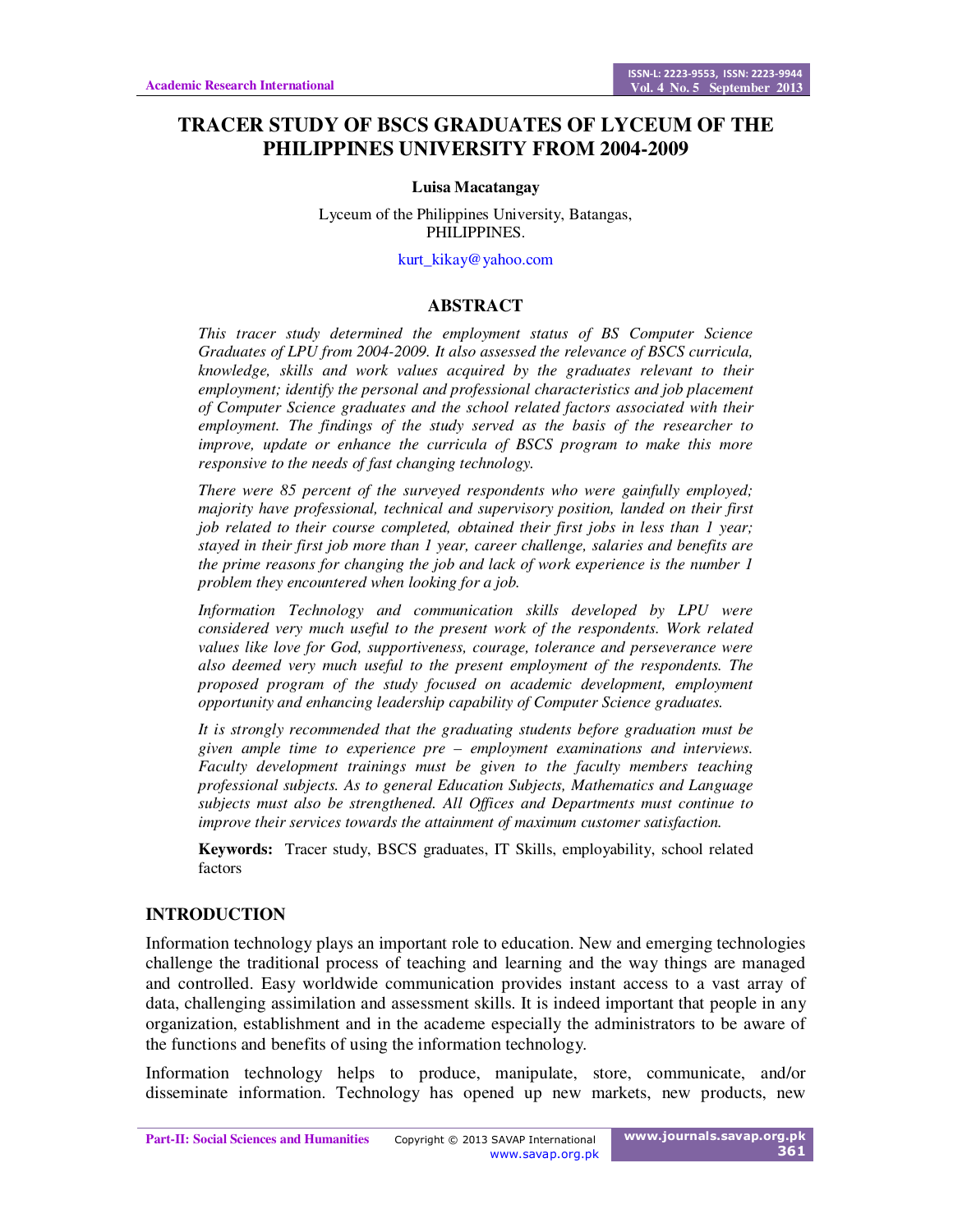services and efficient delivery channels for the banking industry. Online electronics banking, mobile banking and internet banking are just a few examples.

Lyceum of the Philippines University is an educational institution that responds to the fast changing demands of the information technology. The demand for computer specialists prompted the institution to offer courses in information technology.

The College of Computer Studies which was then named Institute of Computer Studies was founded last June 1989. The college started from 17 students in the Bachelor of Science in Information and Computer Science program. The college now offers three programs such as BSCS (Bachelor of Science in Computer Science, Bachelor of Science in Information and Communications Technology and Associate in Computer Technology.

It is the main task of the college to develop a curriculum in the IT field that caters to the needs of the industry by providing graduates who are globally competitive and equipped with the necessary IT knowledge and skills.

One of the objectives of the institution is to determine the employability status of the Computer Science graduates locally and abroad. The management also aims to provide the industry with the graduates who are well-equipped with the knowledge and skills.

 This tracer study is a follow up study to determine the employment status of BS Computer Science Graduates of LPU from 2004-2009. It determines and assesses the effectiveness and the relevance of BSCS curricula, knowledge, skills and work values acquired by the graduates to their employment; identify the personal and professional characteristics and job placement of Computer Science graduates and the school related factors associated with their employment. The findings of the study served as the basis of the researcher to improve, update or enhance the curricula of BSCS program to make this more responsive to the needs of fast changing technology and employment demands.

### **OBJECTIVES OF STUDY**

This study determined the factors associated with the job placement of the graduates of BSCS from 2004-2009.

Specifically, this study was guided by the following objectives:

- 1. To determine the job placement profile of the respondents in terms of
	- 1.1 Job after graduation
	- 1.2 Present employment
	- 1.3 Reasons if unemployed
	- 1.4 Employment Status and Nature of Employment
- 2. To determine the relevance of the following school-related factors to the job placement of the respondents in terms of
	- 2.1 Curriculum and Instruction
	- 2.2 Faculty and Instruction
	- 2.3 Student Services
	- 2.4 Organization and Administration
	- 2.5 Community Extension, Linkages and Research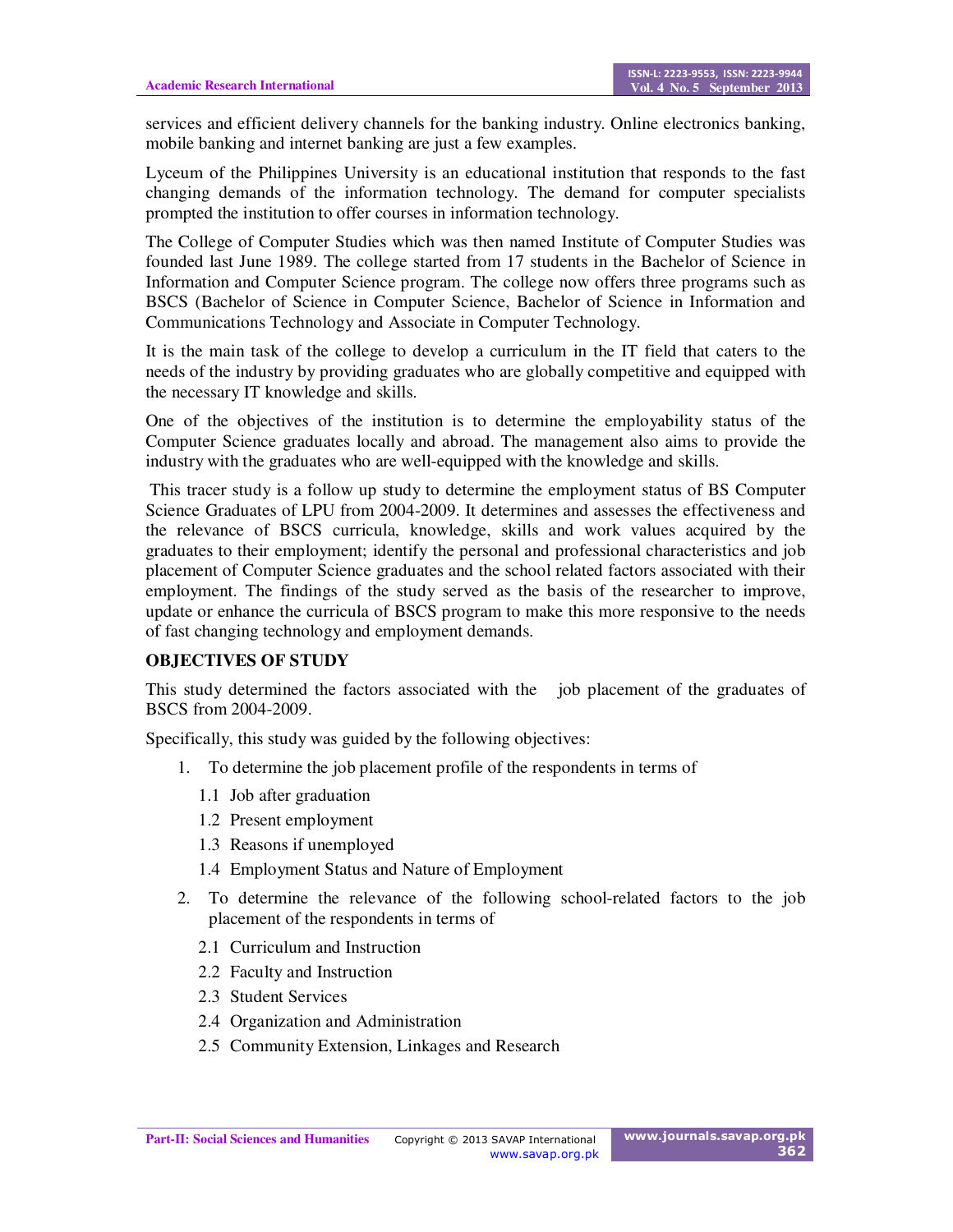- 3. To identify the competencies / skills and work related values developed by Lyceum of the Philippines University - Batangas considered by the respondents useful in meeting the demands of their present work.
- 4. To propose an action plan to enhance the relevance of BSCS program and improve the employment rate of its graduates.

## **LITERATURE REVIEW**

One of the most serious problems in the Philippines in the 1980s and early 1990s concerned the large number of students who completed college but then could not find a job commensurate with their educational skills. If properly utilized, these trained personnel could facilitate economic development, but when left idle or forced to take jobs beneath their qualifications, this group could be a major source of discontent.

## **IT Education**

Judith A. Pirani and Gail Salaway (2004) study entitled "Information Technology Alignment in Higher Education" Alignment is defined as "the proper positioning or state of adjustment of parts, or an arrangement of groups or forces in relation to one another." For an information technology (IT) organization, "proper positioning" within an institution becomes inherently more important as technology emerges as a common thread in collegial and institutional activities. In ever more circumstances, the actions of the institution and the IT organization affect the decisions of the other.

Yet alignment can be difficult for IT leaders in higher education to achieve. The heart of information technology's alignment with an institution is a common understanding of that institution's priorities. But higher education's idiosyncrasies cloud the process. Individual colleges frequently operate as independent entities, creating distinct organizational cultures and managing many academic, research, and administrative activities locally.

Gillard, BAlley, Nolan(2008), a study entitled "Ten Reasons for IT Educators to be Early Adopters of IT Innovations" states that Professionals in the information technology field are bombarded with an incessant stream of innovations in hardware and software as well as practices, methods, and techniques. IT educators are among the first targets in the market and must decide if and when to adopt these innovations in their instruction of students and professional endeavors. The risks are not small: educators must weigh the impact on budgets, time management schedules, instructional strategies, and student recompense.

Various factors influence IT adoption among IT educators. Budget restraints, institutional resources, instructional support materials, timing, time, personal preferences, and personnel decisions (or lack thereof) are but a few of the many possible factors. It is not feasible, practical, nor prudent to adopt new technologies simply for the sake of adopting the "newest and latest". There are, however, numerous opportunities for the IT educator to choose whether to adopt an applicable IT innovation. It is that juncture (adopt or do not adopt) that is the topic of this article.

### **School Related Factors**

A study entitled "A Case Study Of School - Related Factors Affecting Nigerian Secondary School Pupils' Academic Performance" by Dr. Olaniyi Bojuwoye, mentioned that some school-related characteristics were highly rated by both the teachers and the students to indicate that these characteristics have much more stronger effects on pupil academic performance than the other characteristics not so highly rated. It is however very interesting that these highly rated characteristics are related, that is, the effect of one leads to the other.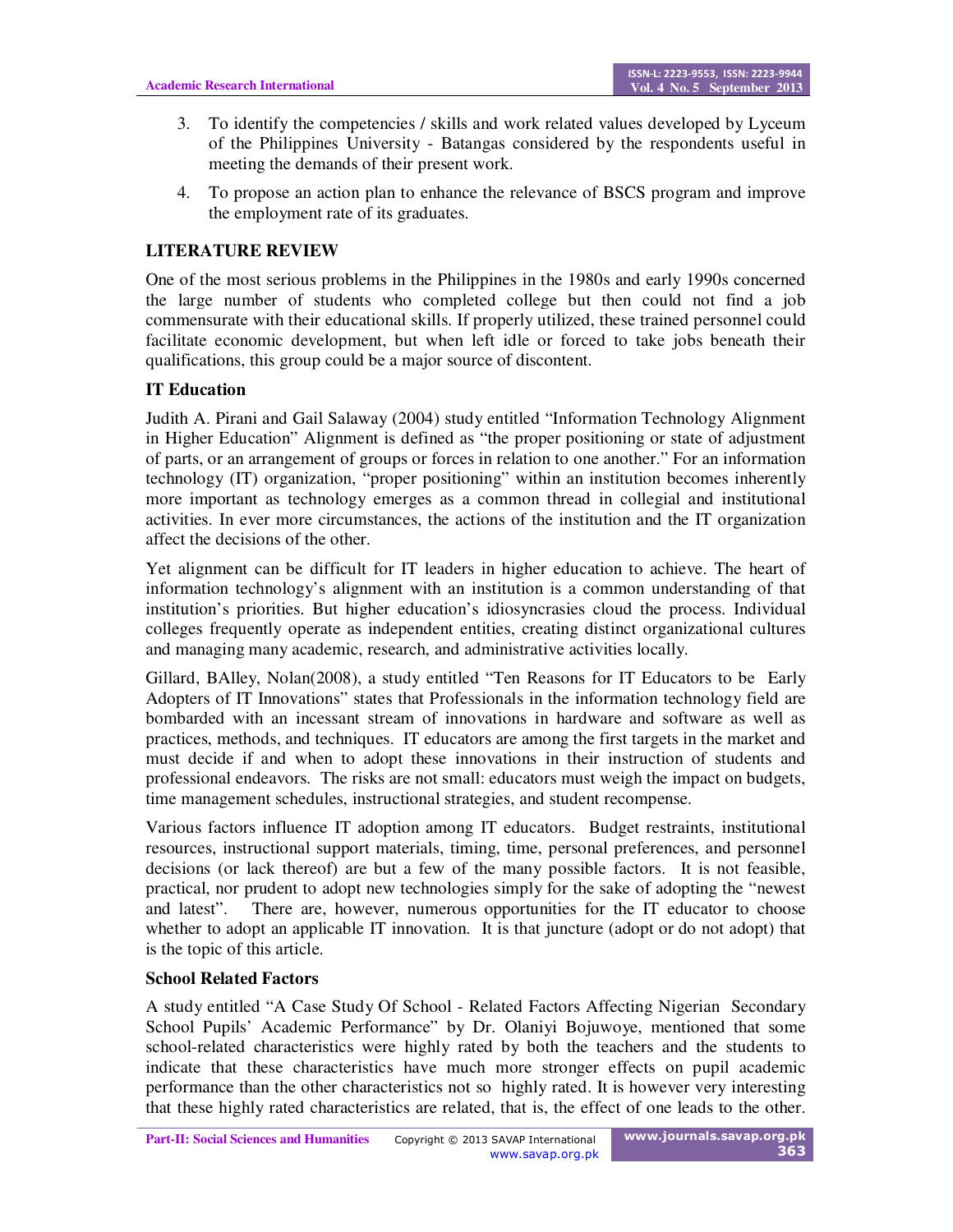Inadequate resource materials for teaching seem to be the characteristic that has the greatest effect on pupil academic performance. From the discussion it could be seen that other school-related characteristics revolve around this characteristic of the school. Thus it has been argued that without adequate resource materials for teaching in a large over-populated classroom and with the teacher having overload of teaching schedule such a situation can dampen the spirit of an articulated teacher and make her or him very ineffective.

The literature on poor academic performance by school pupils reveals as causes factors related to personal characteristics of pupils and factors related to the pupils' environment - the school and the home. In support of the pupil environment as a factor in academic achievement Maclean (1966) and Little and Thompson, (1983) note that the difficulties resulting in failure by the pupils may not necessarily lie with the child but with the educational system and in particular the school.

### **Employment**

According to the article released by The Philippine Star in July 2, 2009(http://www.philstar.com/Article.aspx?articleid=482984) emphasized that based on the 2009 Labor Force Survey released by the National Statistics Office recently, 49.2% of the total numbers of unemployed sector are under the age bracket of 15-24 years old.

A study conducted by Business, Industry and Higher Education Collaboration Council on Graduate Employability Skills (August 2007) emphasized that the higher education sector is characterized by diversity; course and student profiles are different and universities aim to develop students with distinct characteristics or attributes. Universities have taken different approaches in the manner in which they develop graduate employability skills.

Universities work to develop employability skills in their students by providing academic staff with relevant support and resources, integrating these skills into curriculum and course design, providing students with work placements and exposure to professional settings and providing advice and guidance through career services. Universities offer students opportunities for developing themselves through participation in clubs and societies and university life. Students need to take responsibility for reviewing or assessing their own employability skills, addressing gaps and then pursuing appropriate ways to report or present relevant

Although the study found that history graduates are relatively weak on leadership, teamwork and numeracy/IT skills, interestingly, when these graduates were asked which skills had been actually needed in their first job, spreadsheets and databases came low on the list. This may represent an element of self-selection in that graduates with weak IT skills avoid occupations where strong ones are required.

#### **Curriculum and Instruction**

As stated in the CHED Memorandum Order No.25 Series of 1995, on Policies and Standards for Bachelor of Science in Computer Science, the objectives that students by the time they graduate are envisioned to: (1) have undergone the training in abstract and analytical processes; (2) have developed personal and social values;(3) have acquired technical skills; (4) be grounded in appropriate concepts and principles; and (5) be adaptive to the work environment.

Likewise, according to CHED Memorandum Order (CMO) No.05 Series of 1998, on Policies and Standards for Associate in Computer Technology Program, the objectives of a nondegree program in Information Technology are: (1) Equip the students with the specific skills for entry into the information technology profession, and (2) prepare the students for eventual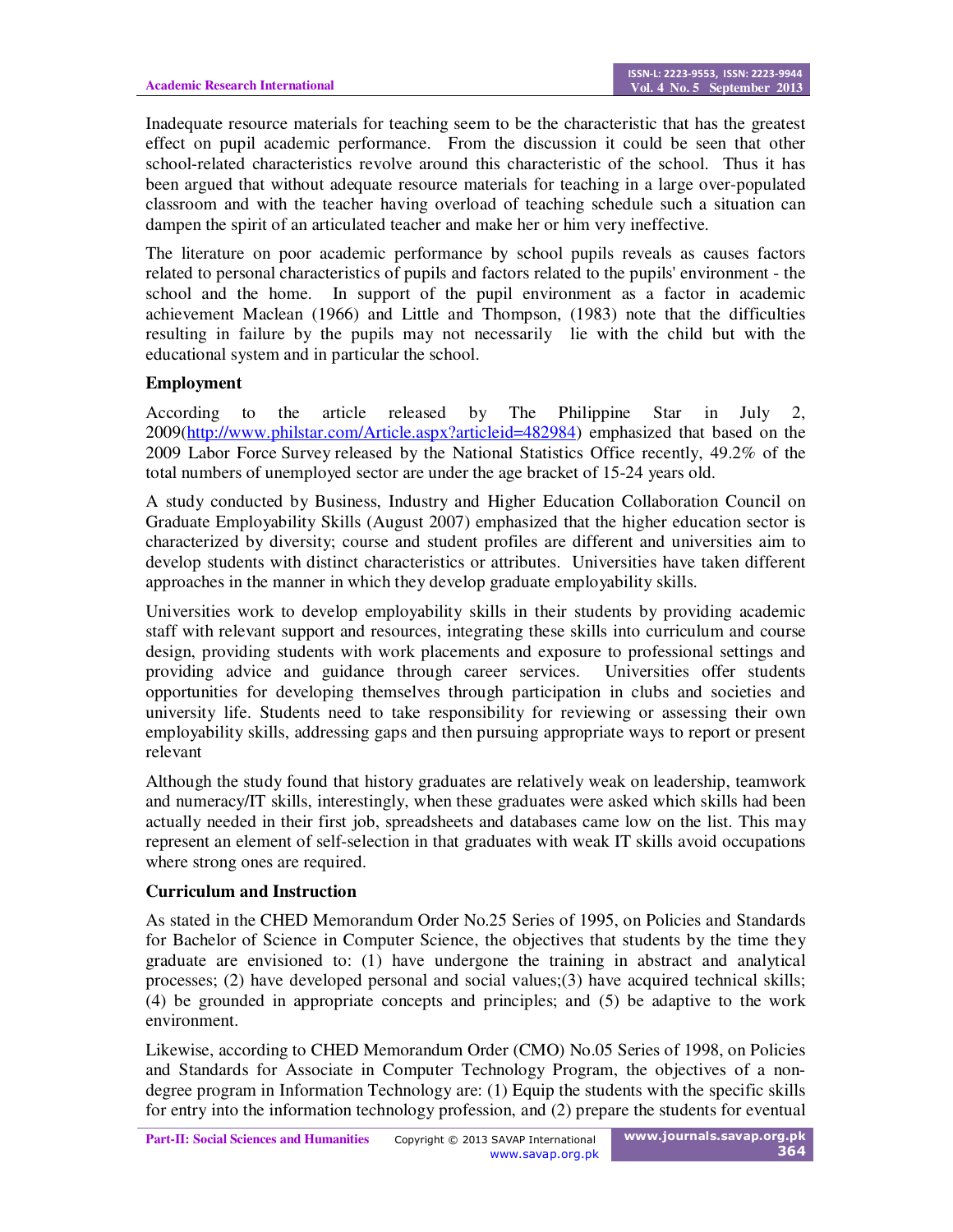entry into the regular degree program of the Bachelor of Science in Computer Science, Information Technology and Information Management.

Tedre' (2007) study entitled "Know Your Discipline: Teaching the Philosophy of Computer Science" states that the diversity and interdisciplinary of computer science and the multiplicity of its uses in other sciences make it hard to define computer science and to prescribe how computer science should be carried out. The diversity of computer science also causes friction between computer scientists from different branches. Computer science curricula have been criticized for being unable to offer computer scientists proper methodological training or a deep understanding of different research traditions.

According to the study of Dotong and Laguador(2006), English and Mathematics subjects are relevant as perceived by the respondents to their job placement; the only professional subjects which falls within the descriptive rating of very relevant is "Microsoft Packages". Instructional Competencies of the Faculty members are also relevant; students' services contributed above average of slight relevance to the job placement and the plant and facilities including laboratories were perceived by the respondents to be also relevant to their job.

### **Faculty and Instruction**

In the Philippines, the Presidential Commission on Educational Reform (PCER) conducted a study regarding the status of Philippines education and came out with a report in April 2000. One of the significant findings of the said report is specific proposal number 5, which is most recent and relevant to this study. According to the report, "The quality of higher education in any institution depends on the quality of its faculty. For this reason, the government prescribes that teachers at the tertiary level must have a Master's Degree in the field in which they teach.

The quality of education depends largely on the qualifications and competencies of the faculty. In view of the faculty's vital role in influencing education outcomes, the Commission on Higher Education (CHED) requires that teachers at higher education level must have at least master's degree in the fields in which they teach.

CHED Memorandum Order (CMO) No. 40, s. 2008 which requires all higher education institutions (HEIs) faculty to have at least master's degree shall be fully implemented by AY 2011-2012. Hence, there is need to encourage and provide assistance to HEIs to enable them to meet this CMO requirement.

The faculty of the school has, and maintains expertise to accomplish the mission and to ensure this occurs; the school has clearly defined processes to evaluate individual faculty member's contribution to the school's mission. The school specifies for both academically qualified and professionally qualified faculty, the required initial qualification of faculty (original academic preparation and/or professional experience) as well as requirements for maintain faculty competences. (AACSB 2009).

### **Student Services**

Troll study (2001) initiate discussion among a small group of university and college library directors being convened by the Digital Library Federation (DLF) and the Council on Library and Information Resources (CLIR) to explore how and why libraries and library use are changing. This exploration is envisioned as the first step in a larger initiative that includes conducting research and presenting the research results to library directors, their provosts, presidents and faculty. The ultimate goal is to facilitate understanding of how and why libraries are changing and better position the library to meet the needs and expectations of university and college administrators and library users.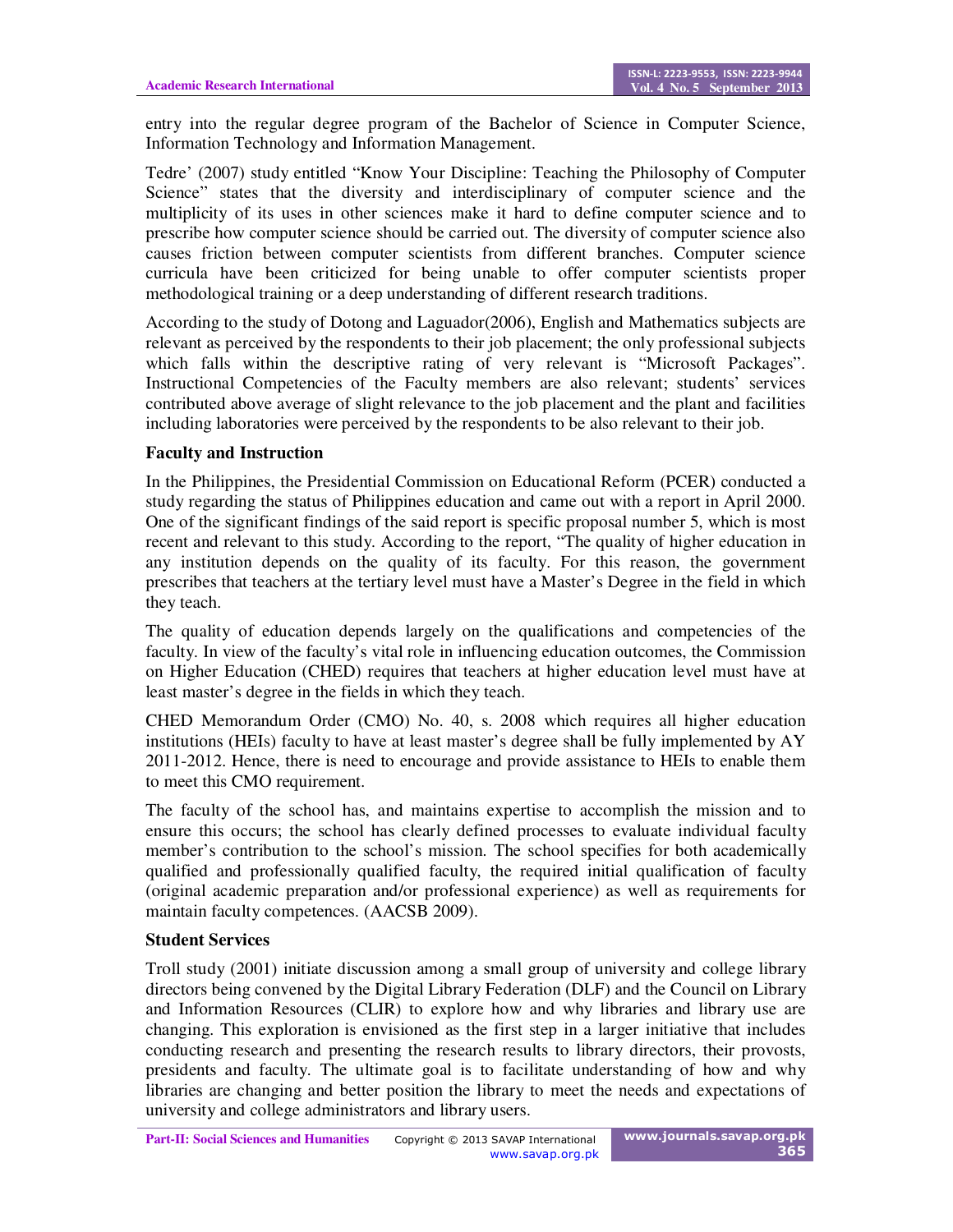Though librarians have always collected data to support strategic planning, the rampant changes precipitated by new technologies are making traditional performance measures less effective in demonstrating the library's contribution to higher education. The first section of this paper explains the problem in detail and describes what is at stake. The second section analyzes the intrinsic limitations of traditional measures and our understanding of the trends they reveal. The third section addresses some environmental factors that may help us understand why library use is changing. The paper concludes by proposing research designed to help fill the gaps in our understanding of changes in library use.

The school – related factor like library was perceived slightly relevant to the job placement of the computer engineering graduates. The availability of local and foreign books and materials, conduciveness to study and research and accessibility of the Library to students were perceived below average of relevance. Accounting/Cashiers Office and Registrar's Office were perceived slightly relevant to the job placement of the respondents. The College Dean's Office and Counseling and Testing Center were perceived "relevant" by the respondents to their job placement. (Laguador and Dotong, 2005)

Among the student services offered by the Lyceum of the Philippines University Batangas to the graduate – respondents, extracurricular activities ranked number 1, followed by College Dean's Office and Counseling and Testing center ranking numbers 2 and 3 respectively. Health services ranks lowest. This could be because only those students with health problems or students suffering bad medical conditions got to the school clinic.

#### **Organization and Administration**

Lucey (2002) made mention the school administration plays a very important role in student development. While research has not determined a direct relationship between administration and student achievement, administration does strongly influence school environmental conditions affecting such growth. Classroom experiences represent one area. Classroom teachers strongly motivate students and stimulate their long term successes.

These motivations have lasting effects. School administrators should facilitate environments allowing classroom teachers such opportunities. Such processes would use intrinsic motivators, prompt self-reflection and development to prompt a cooperative, trusting relationship.

Unless the administration provides a school setting that supports teacher morale, only the most mentally disciplined teacher will differentiate between the administrative burdens and learner needs. Future research should consider the effectiveness of teacher coping measures for dealing with such circumstances. Findings from such research would provide teachers stronger abilities to focus on student developmental needs. Research into effective methods for developing administrator prioritization and personal skills would also support environments promoting student development.

Helens' (2009) study entitled "Perceptions of ICT Careers in German Schools: An Exploratory Study" reports on an exploratory investigation of the perceptions of information and communication technology (ICT) as a field of study and work in German secondary schools. A total of 160 students from five secondary schools in Lower Saxony participated in the study in February 2007, and four teachers of the students were interviewed. The investigation is part of the research carried out by the authors within the Griffith University Women in Information Technology project, which has been studying the problem of low female participation since 1995.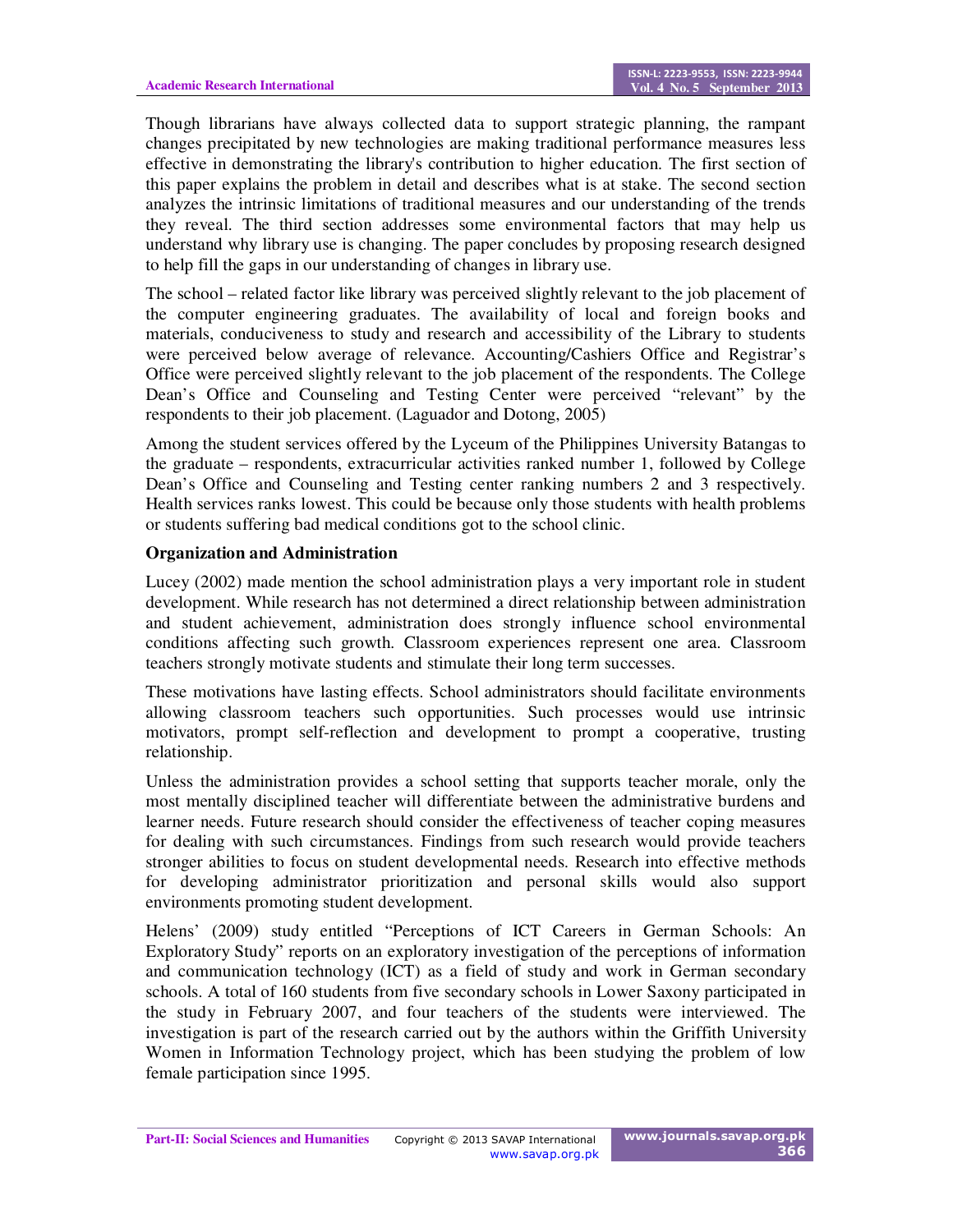## **Employment**

Haberman' (2008) study entitled "A Computer Science Educational Program for Establishing an Entry Point into the Computing Community of Practice" states that The rapid evolvement of the computing domain has posed challenges in attempting to bridge the gap between school and the contemporary world of computing, which is related to content, learning culture, and professional norms. We believe that the interaction of high-school students who major in computer science or software engineering with leading represent at lives of the computing community of practice may motivate them to pursue their studies further or pursue a career in the field.

A long-term formative evaluation of the program has been conducted regarding: (1) student s' attitudes towards the "different-from-school" style of learning that characterizes the program, and (2) students' performance in developing projects. In this paper, we specifically discuss the contribution of resources that students used for various phases of the project development activity. We found that the following categories of resources were employed by the students: self-learning, mentors, bibliographic resources (the Web, professional articles, professional books), school resources (a school teacher, school learning, and materials), and other human resources s (i.e., a classmate the student's age, a family member, a grown-up acquaintance).

Laguador's (2005) tracer study of computer engineering graduates revealed that majority of the employed respondents are working in line with the Computer Engineering course, almost one-third of the respondents are performing responsibilities not related to the course completed. Nevertheless, some of them are working with a little application of computer. Almost half of the currently employed graduates were engaged in one (1) job prior to their present employment. On the other hand, one – fourth of the employed respondents are still working with the company that gave them their first job opportunity.

Furthermore, "no previous experience on the position applied for" is the number one problem encountered by the computer engineering graduates when looking for a job followed by preemployment interviews and pre-employment exams. Most of the companies are looking for skilled and well – experienced workers for vacant positions in the company. During the respondents' on-the-job training, they were supposed to be trained in a computer – related environment, exposed to recent software products and do hardware troubleshooting and maintenance chores.

Inadequate oral communication skills is another problem of Computer Engineering students during interview sessions, but this is also quite true to other fields of engineering. This is simply because they are much engaged in logical and analytical operations wherein they need to do and think these actions by themselves rather have interaction with other people. (cited in Laguador, et al 2009)

### **Community Extension and Linkages**

The Community is described as a group of people living and or working in defined geographical and social boundaries; has Leadership and decision making processes; and consists of diverse social, cultural and economic groups. They are the direct or indirect beneficiaries of the services.

The Community Extension Worker is the main actor, living and deriving a livelihood within the community, but is not necessarily born there. Hence a CEW is accessible and understands the community's strengths, vulnerabilities and aspirations better than usually more educated, professional extension agents. S/he knows the language and has intrinsic understanding of community cultural norms, customs and practices. CEWs are capable animators who can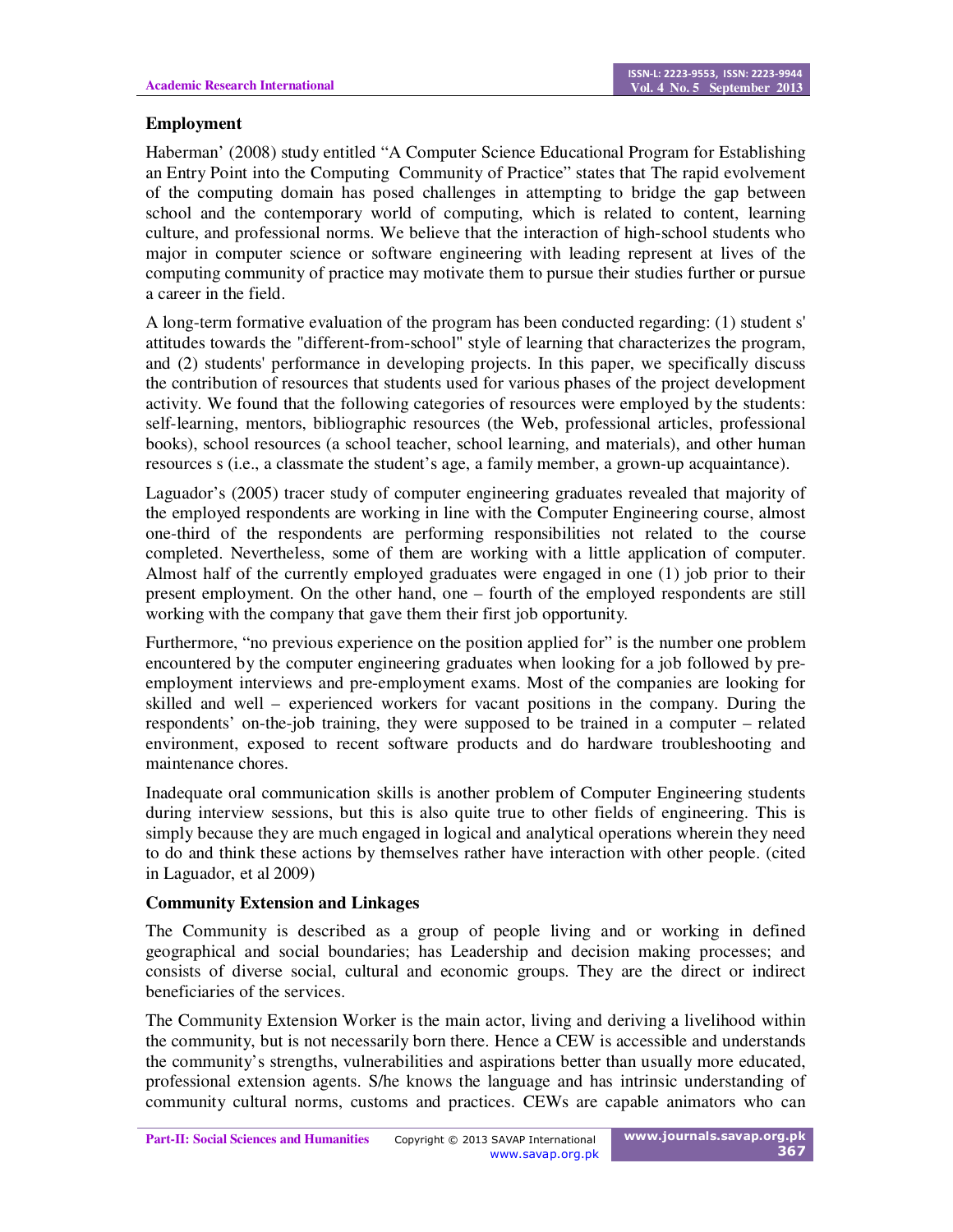persuade or attract others to good farm practices through teaching, visiting and demonstration in the process of carrying out their farm work. (Kafeero and Namirembe, 2003)

Kilpatrick on his study "Maturing school–community partnerships: developing learning communities in rural Australia" emphasized that Communities and schools that share the belief that education is the responsibility of the whole community and work together, drawing on skills and knowledge of the community as a whole, experience benefits that extend far beyond producing a well-educated group of young people. The level of maturity of the school–community partnership dictates how schools and communities go about developing and sustaining new linkages, or joint projects.

 The approach to school–community relationships, however, is crucial to its long-term chances of success. A tactical approach involving a series of tactics or quick fixes, or a strategic approach focusing only on particular areas of weakness and strategies to address these areas, are not as likely to be as successful as ongoing capacity building arising from a sense of shared school–community vision for the future. It must be recognized that building of school–community partnerships occurs over time, and leadership processes must acknowledge and build on this.

## **METHOD**

This tracer study used descriptive research design. It involves the collection of data in the attempt to test the hypothesis and so with the different questions posted as regards to the status of the subject under study.

Along with this, Calderon (1996) emphasized that descriptive research is a purposive process of gathering, analyzing, classifying and tabulating data about the prevailing conditions, practices, beliefs, process, trends and cause and effect relationship, thereby making adequate and accurate interpretations about such data with or without the aid of a statistical method. (Cited Laguador, 2010)

### **Subjects**

The study used non probability sampling of subjects. In this sampling design, the researcher selects the respondents who were conveniently available. The respondents of the study were 200 BS Computer Science graduates from 2004-2009.

#### **Instrument**

Survey questionnaire will be the main instrument of the study. The questionnaire will consist of four parts: general information, educational background, trainings/advance studies attended after college, employment data. The survey questionnaire was distributed during the seminar conducted by the research center.

### **Data Collection**

Names, addresses and contact numbers of the graduates from 2004-2009 was obtained from the Placement and Alumni Office. The researcher administered personally and by sending email messages to the graduate-respondents.

### **Data Analysis**

The data collected were classified, tabulated and coded for analysis. The following statistical tools were employed in interpreting the data that were obtained from the survey.(1) Percentage was used to analyze the profile of the respondents with respect to the selected variables. (2) Weighted Mean was used to determine the degree of perception of the graduate – respondents in the usefulness and relevance of their educational background to their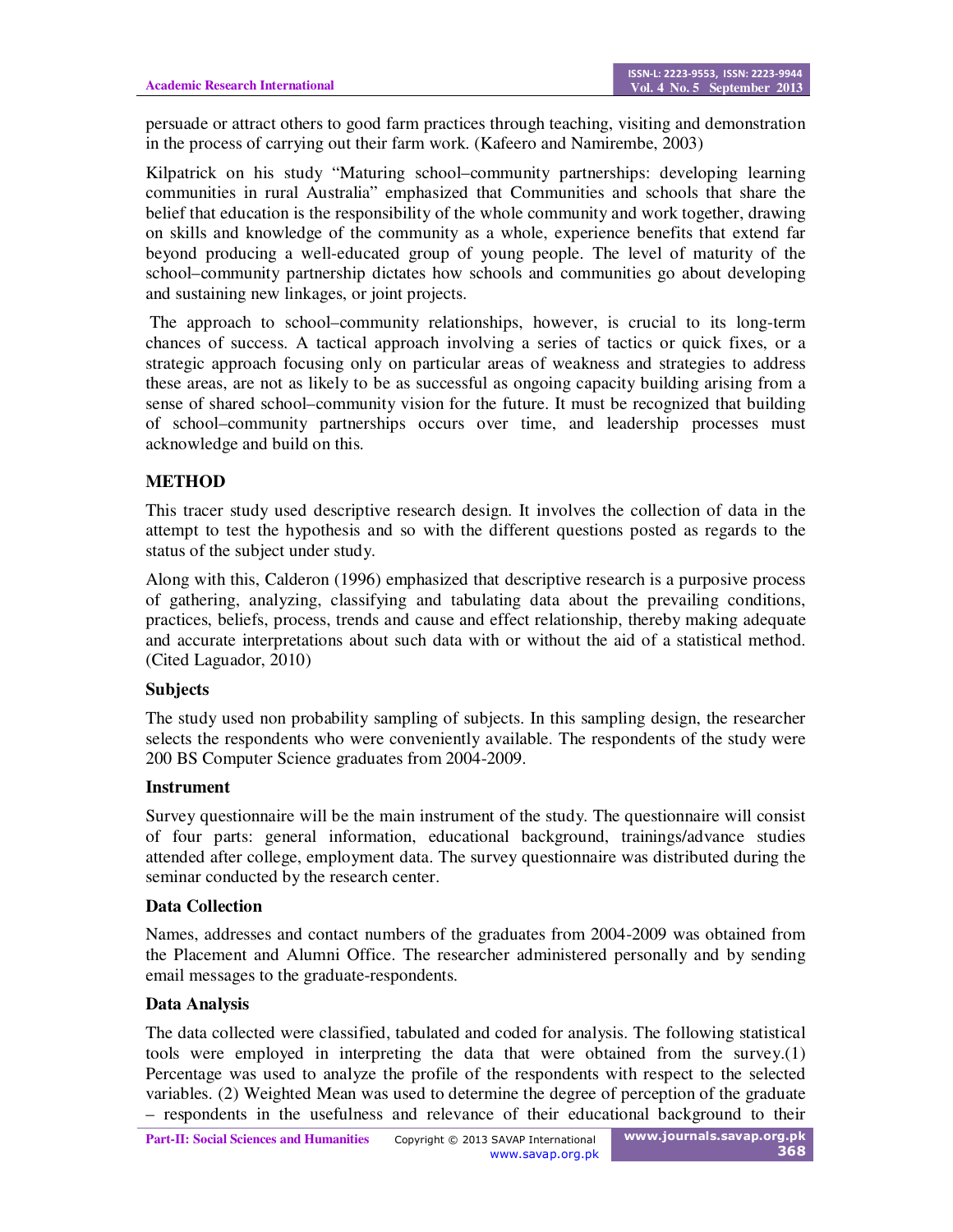employment status. (3) Rank was used to arrange in a series of ascending or descending order of importance.

### **RESULTS AND DISCUSSIONS**

The table below discusses the results from the data collected through survey using the generally accepted statistical tools and principles. The study attempted to investigate the employment status of BS in Computer Science of Lyceum of the Philippines University from 2004-2009.

The table below shows that 62.5 percent of the respondents landed on first job related to their course completed while 37.5 percent of the employed respondents landed on a job not related to their course completed.

| Table 1. Frequency Distribution of Respondents According to their Job Placement Profile in |  |  |  |
|--------------------------------------------------------------------------------------------|--|--|--|
| <b>Terms of Job after Graduation</b>                                                       |  |  |  |

| Job Placement Profile               | Frequency | Percentage $(\% )$ |
|-------------------------------------|-----------|--------------------|
| Type of Job                         |           |                    |
| Related to the course completed     | 125       | 62.50              |
| Not related to the course completed | 75        | 37.50              |
| Length of Job Search                |           |                    |
| Less than a month                   | 35        | 17.50              |
| 1 to 6 months                       | 61        | 30.50              |
| 7 to 11 months                      | 55        | 27.50              |
| 1 year to less than 2 years         | 14        | 7.00               |
| 2 years to less than 3 years        | 15        | 7.50               |
| 3 years to less than 4 years        | 20        | 10.00              |
| Stay in First Job                   |           |                    |
| Less than a month                   | $\Omega$  | 0.00               |
| 1 to 6 months                       | 10        | 5.00               |
| 7 to 11 months                      | 30        | 15.00              |
| 1 year to less than 2 years         | 57        | 28.50              |
| 2 years to less than 3 years        | 53        | 26.50              |
| 3 years to less than 4 years        | 50        | 25.00              |
| Reasons for Changing the Job        |           |                    |
| Salaries & Benefits                 | 70        | 35.00              |
| <b>Career Challenge</b>             | 70        | 35.00              |
| Related to special skills           | 28        | 14.00              |
| Proximity to residence              | 32        | 16.00              |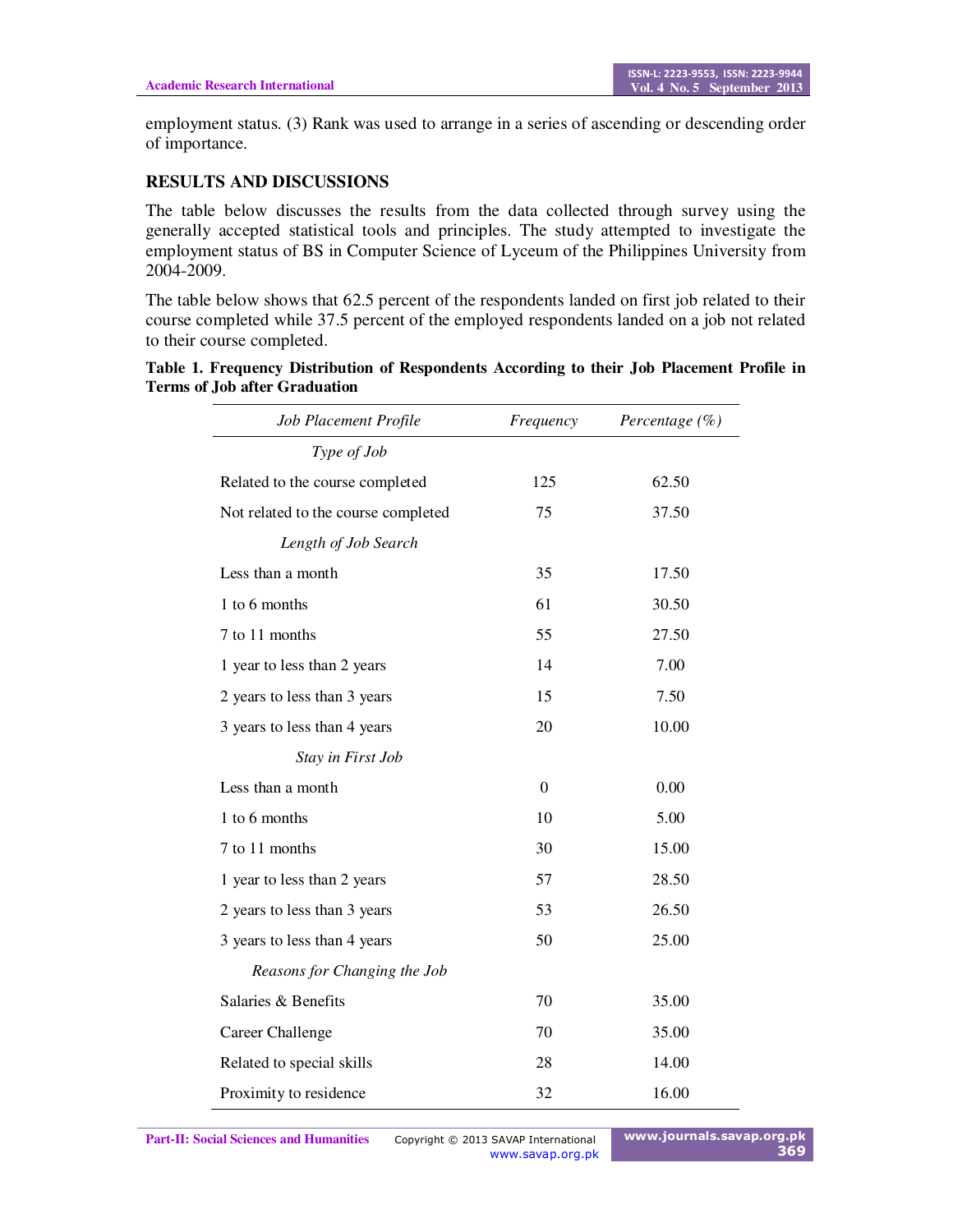In terms of length of job search, it can be noted that 30.5 percent of the employed respondents obtained their first jobs in 1-6 months followed by 7 to 11 months with 27.5 percent, 17.5 percent in less than a month, 10 percent in 3 years to less than 4 years, 7.5 percent in 2 years to less than 3 years while 14 or 7 percent have reached within 1 year to less than 2 years.

| <b>Present Employment</b>               |           |                    |
|-----------------------------------------|-----------|--------------------|
| <b>Presently Employed</b>               | Frequency | Percentage $(\% )$ |
| Rank or Clerical                        | 50        | 25.00              |
| Professional, Technical and Supervisory | 110       | 55.00              |
| Managerial or Executive                 | 25        | 12.50              |
| Self-Employed                           | 15        | 7.50               |
| Total                                   | 200       | 100.00             |
| Unemployed                              | $\theta$  | 0.00               |
| <b>Grand Total</b>                      | 200       | 100.00             |

**Table 2. Frequency Distribution of Respondents according to their Present Employment** 

It can be gleaned from the table that the greater percentage of 55 percent respondents is employed in the professional, technical and supervisory level. They are the one followed by 25 percent respondents in rank or clerical, 12.5 percent respondents in managerial or executive and 7.5 percent respondents are self-employed while no one from the respondents is unemployed.

With regards to their present employment, the greater percentage of the respondents is working in professional, technical and even supervisory level. They supervise a group of employees to perform their task. They usually provide administrative and technical supervision necessary for accomplishing the work of the unit or department where they belong.

**Table 3. Frequency Distribution of Respondents According to Reasons of Unemployment** 

| Reasons of Unemployment                      | Frequency      | Percentage $(\% )$ | Rank |
|----------------------------------------------|----------------|--------------------|------|
| Advance or further study                     | 20             | 19.61              | 3    |
| Family Concern and decided not to find a job | 2              | 1.96               | 5.5  |
| health related reason(s)                     | 10             | 9.80               | 4    |
| Lack of work experience                      | 38             | 37.25              |      |
| No job opportunity                           | 30             | 29.41              | 2    |
| Did not look for a job                       | $\overline{c}$ | 1.96               | 5.5  |

The table shows that 38 or 37.25 percent of the respondents said that lack of work experience is the number 1 problem when looking for a job followed by no job opportunity with 30 or 29.41 percent; advance or further study with 20 or 19.61 percent. Lack of work experience is one of the reasons of unemployment. Employability or work-readiness tops on the list of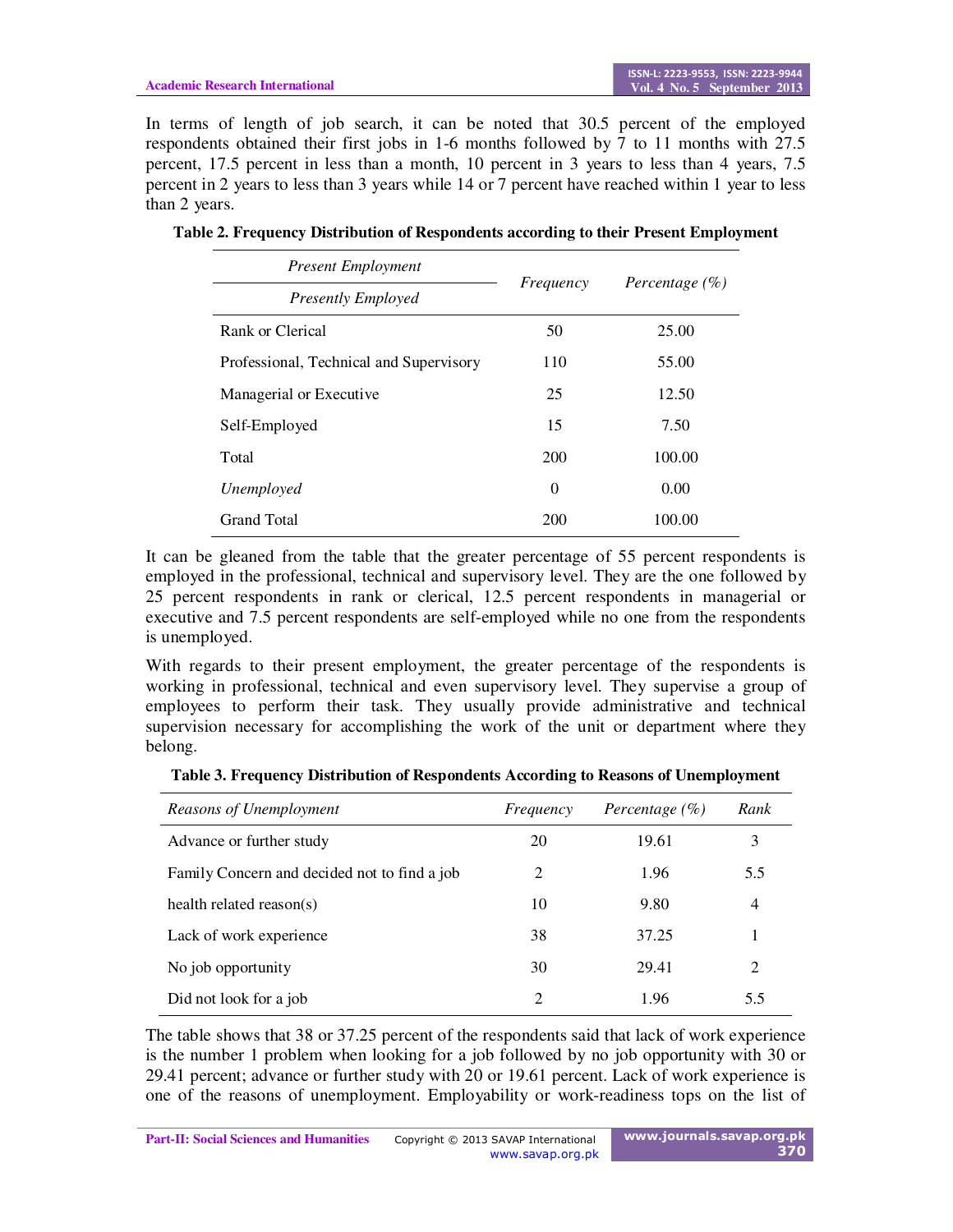potential employers. Others mention that no other job opportunity and further study were their reasons for unemployment.

| Table 4. Frequency Distribution of Respondents according to their Job Placement Profile in |  |  |  |
|--------------------------------------------------------------------------------------------|--|--|--|
| terms of Employment Status and Nature of Employment                                        |  |  |  |

| <b>Employment Status</b>    | Frequency | Percentage $(\% )$ |
|-----------------------------|-----------|--------------------|
| <b>Regular or Permanent</b> | 125       | 62.50              |
| Temporary                   | 22        | 11.00              |
| Casual                      | 23        | 11.50              |
| Contractual                 | 22        | 11.00              |
| Self Employed               | 8         | 4.00               |
| Nature of Employment        |           |                    |
| Gainfully Employed          | 170       | 85.00              |
| Self-Employed               | 5         | 2.50               |
| Underemployed               | 25        | 12.50              |

From the table above it shows that 62.5 percent of the employed respondents were on regular or permanent status, 11.5 percent were casual, 11 percent were temporary and contractual as well while or 4 percent were self-employed.

In the nature of employment, it was shown that 85 percent of the employed respondents were gainfully employed, 12.5 percent were self-employed while 2.5 percent of them were underemployed.

| Curriculum and Instruction        | Weighted Mean | Interpretation | Rank           |
|-----------------------------------|---------------|----------------|----------------|
| <b>General Education Subjects</b> |               |                |                |
| <b>Mathematics</b>                | 3.44          | Relevant       | $\overline{2}$ |
| Languages                         | 3.65          | Very Relevant  | 1              |
| <b>Natural Sciences</b>           | 3.38          | Relevant       | 3              |
| Composite Mean                    | 3.49          | Relevant       |                |
| <b>Professional Subjects</b>      |               |                |                |
| <b>CISCO</b>                      | 3.65          | Very Relevant  | 4.5            |
| $C++$                             | 3.73          | Very Relevant  | 1              |
| <b>HTML</b>                       | 3.72          | Very Relevant  | $\mathfrak{D}$ |
| <b>Visual Basic</b>               | 3.66          | Very Relevant  | 3              |
| Trouble Shooting                  | 3.60          | Very Relevant  | 5              |
| Unix & Java                       | 3.65          | Very Relevant  | 4.5            |
| Composite Mean                    | 3.67          | Very Relevant  |                |

| Table 5. Relevance of School Related Factors to the Job Placement of Respondents in Terms of |  |
|----------------------------------------------------------------------------------------------|--|
| <b>Curriculum and Instruction for General Education Subjects and Professional Subjects</b>   |  |

www.savap.org.pk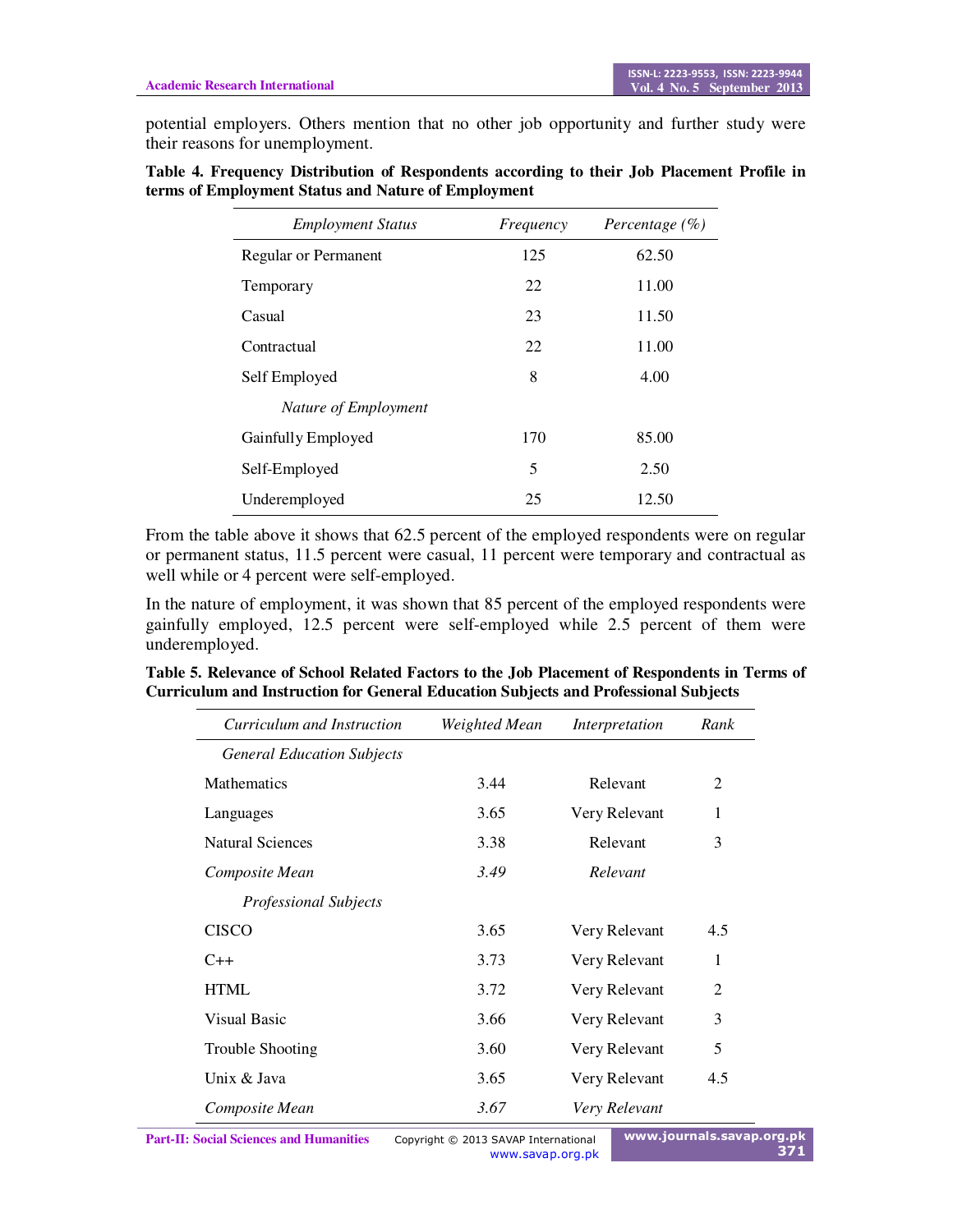The table above shows the school related factors that contributed to the job placement of the respondents in terms of curriculum and instruction.

The respondents agreed that the general education subjects (mathematics, languages and natural sciences) were relevant as manifested by the composite mean score of 3.49 while all professional subjects is very relevant as manifested by the composite mean score of 3.67.

**Table 6. Relevance of School Related Factors to the Job Placement of Respondents in Terms of Faculty and Instruction** 

| <b>Faculty and Instruction</b>                                       | Weighted Mean | Interpretation | Rank           |
|----------------------------------------------------------------------|---------------|----------------|----------------|
| Conducts himself in a dignified $\&$ professional manner             | 3.60          | Very Relevant  | 6              |
| Has good communication skills                                        | 3.58          | Very Relevant  | 7              |
| Teacher has mastery of the subject matter                            | 3.72          | Very Relevant  | 2              |
| Makes use of various teaching aids                                   | 3.66          | Very Relevant  | $\overline{4}$ |
| Relates subjects to other fields and other life situation            | 3.67          | Very Relevant  | 3              |
| Conducts accurate and objective evaluation of Student<br>Performance | 3.63          | Very Relevant  | 5              |
| Quality of instruction is relevant to the course                     | 3.73          | Very Relevant  |                |
| Composite Mean                                                       | 3.65          | Very Relevant  |                |

The table above shows the school related factors contributed to the job placement of the respondents in terms of faculty and instruction.

The respondents agreed that the characteristics of the faculty and instruction were very relevant in the job placement of the respondents as manifested by the composite mean scores of 3.65.

| Table 7. Relevance of School Related Factors to the Job Placement of Respondents in Terms |  |  |  |  |  |
|-------------------------------------------------------------------------------------------|--|--|--|--|--|
| <b>Student Services</b>                                                                   |  |  |  |  |  |

| <b>Student Services</b>                            | Weighted Mean | Interpretation | Rank           |
|----------------------------------------------------|---------------|----------------|----------------|
| <b>Library Services</b>                            | 3.50          | Very Relevant  | $\overline{4}$ |
| Registrar's Office services                        | 3.64          | Very Relevant  | 3              |
| College Dean's Office services                     | 3.75          | Very Relevant  | 1.5            |
| Office of Student Affairs services                 | 3.68          | Very Relevant  | 2              |
| Health services                                    | 3.48          | Relevant       | 6              |
| Counseling and Testing Center                      | 3.49          | Relevant       | 5              |
| <b>Physical Plant and Facilities</b>               | 3.63          | Very Relevant  | $\overline{4}$ |
| Laboratories (Computer, Science, HRM Laboratories) | 3.75          | Very Relevant  | 1.5            |
| Composite Mean                                     | 3.61          | Very Relevant  |                |

Part-II: Social Sciences and Humanities Copyright © 2013 SAVAP International www.savap.org.pk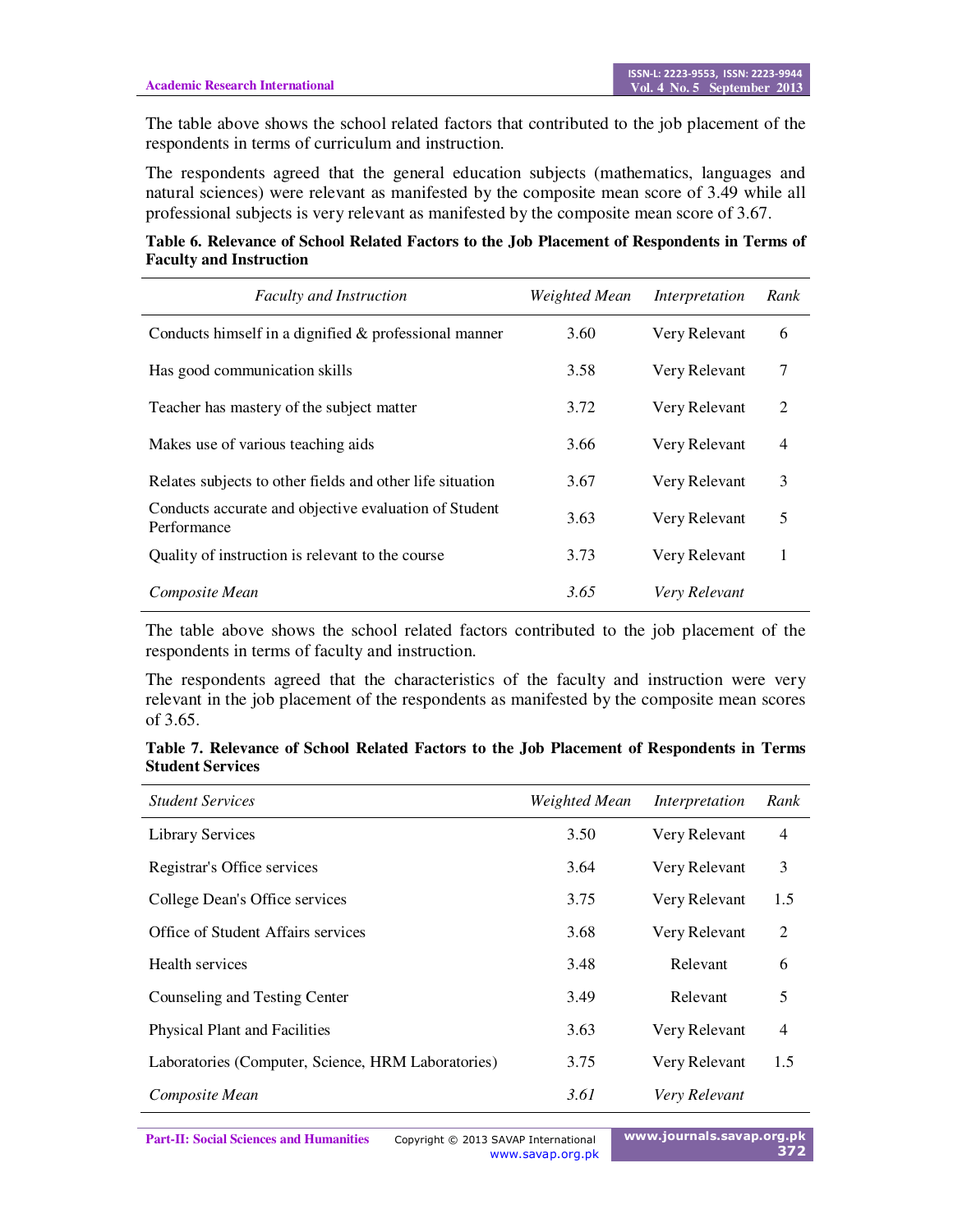The computed composite mean score of 3.61 reveals that the following school related factors were very relevant to the job placement of the respondents.

#### **Table 8. Relevance of School Related Factors to the Job Placement of Respondents in Terms of Organization and Administration**

| Organization and Administration                                                                                                              | Weighted Mean | Interpretation | Rank |
|----------------------------------------------------------------------------------------------------------------------------------------------|---------------|----------------|------|
| The school officers and heads include within their<br>spheres of responsibility, all the vital activities of the<br>institution and colleges | 3.75          | Very Relevant  |      |
| The organization and administrative set-up of the<br>institution and colleges are well integrated $&$ function<br>efficiently                | 3.73          | Very Relevant  | 2    |
| Department heads are effective in guiding training $\&$<br>development of students to improve their performance                              | 3.48          | Relevant       | 4.5  |
| Department heads possess positive attitude towards<br>work, staff and students                                                               | 3.48          | Relevant       | 4.5  |
| The administration ensures that training programs for<br>students are adequate and well-organized                                            | 3.63          | Very Relevant  | 3.5  |
| The administration adheres to its vision-mission and<br>institutional values                                                                 | 3.63          | Very Relevant  | 3.5  |
| Composite Mean                                                                                                                               | 3.61          | Very Relevant  |      |

The table below presents the relevance of the school related factors contributed to the job placement of the respondents in terms of organization and administration.

The least rated school related factors that were found relevant was "Department heads are effective in guiding training and development to improve their performance" and "Department heads possess positive attitude towards work, staff and students".

The computed composite mean score of 3.61 reveals that the following school related factors were very relevant to the job placement of the respondents.

| Table 9. Relevance of School Related Factors to the Job Placement of Respondents in Terms of |  |
|----------------------------------------------------------------------------------------------|--|
| <b>Community Extension, Linkages and Research</b>                                            |  |

| Community Extension, Linkages & Research          | Weighted Mean | Interpretation | Rank |
|---------------------------------------------------|---------------|----------------|------|
| Community Extension services of the college       | 3.63          | Very Relevant  | 3    |
| Linkages with other institutions and OJT          | 3.70          | Very Relevant  | 1    |
| Development of research activities in the college | 3.65          | Very Relevant  | 2    |
| Composite Mean                                    | 3.64          | Very Relevant  |      |

The respondents agreed that the services and activities being offered by community extension, linkages and research were very relevant to the job placement of the respondents as manifested by the composite mean score of 3.64.

Linkages with other institutions and OJT really help the students to grow professionally and helped them be exposed with the real world specifically in the conduct of their On-the-Job training. Same is true with the development of research activities and community extension services. It helps them be aware of extending their efforts and services to the community.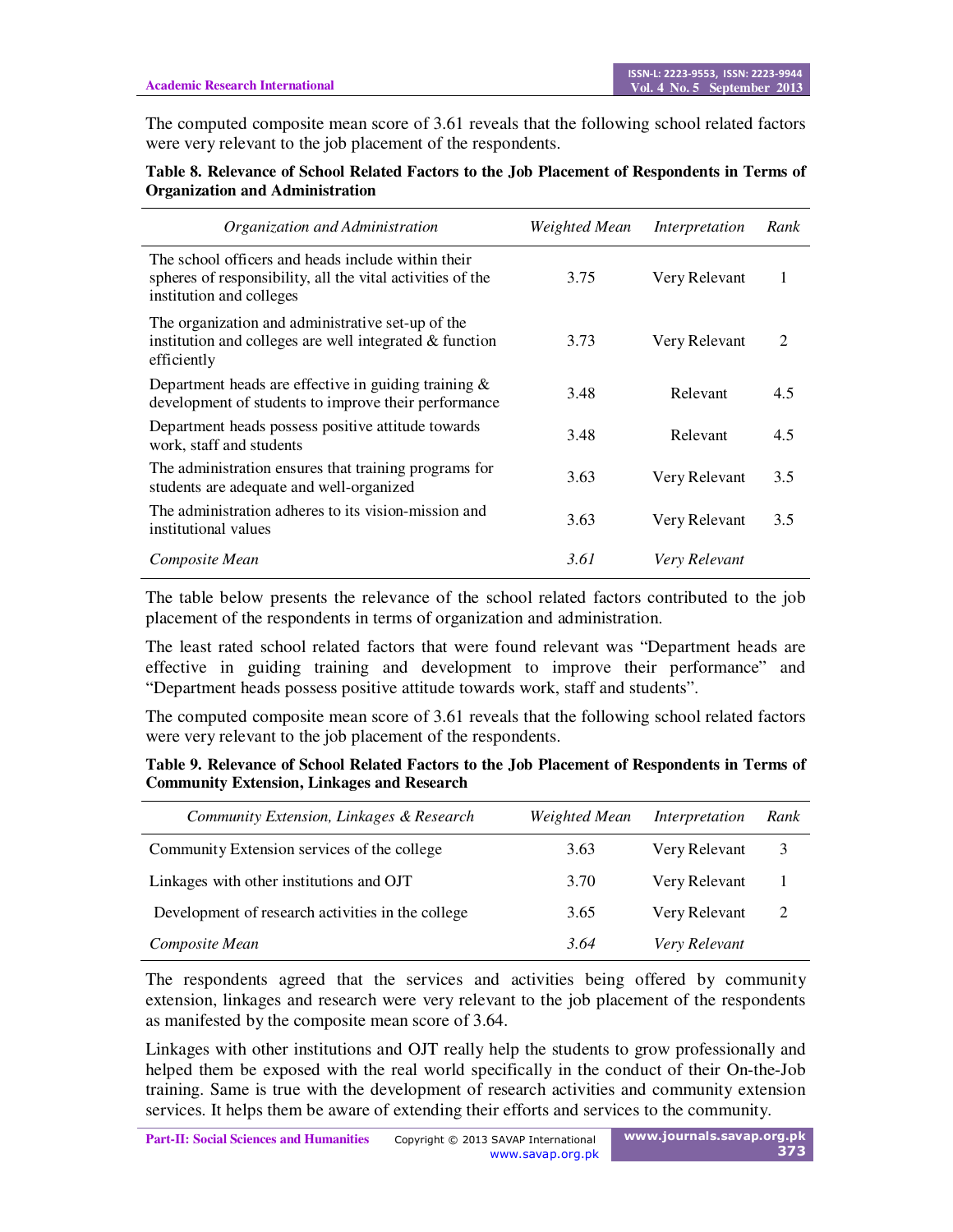| Competencies / Skills Learned in School | Frequency | Percentage $(\% )$ |
|-----------------------------------------|-----------|--------------------|
| <b>Communication Skills</b>             | 50        | 25.00              |
| Human Relation Skills                   | 28        | 14.00              |
| Entrepreneurial skills                  | 0         | 0.00               |
| Information Technology Skills           | 50        | 25.00              |
| Problem Solving Skills                  | 35        | 17.50              |
| Critical Thinking Skills                | 37        | 18.50              |

**Table 10. Frequency Distribution of Respondents according to their Job Placement Profile in terms of Competencies/Skills Learned in School** 

It can be gleaned from the table above that the employed respondents found that communication and information technology skills with 25 percent were very much useful in finding the job, followed by critical thinking skills with 18.5 percent and problem solving skills with 17.5 percent and human relation skills with 14 percent.

| <b>Work Related Values</b>       | Weighted Mean | Interpretation | Rank           |
|----------------------------------|---------------|----------------|----------------|
| Love for God                     | 4.78          | Very Much      | 1              |
| Honesty and love for truth       | 4.75          | Very Much      | $\overline{2}$ |
| Punctuality                      | 4.68          | Very Much      | 7.5            |
| Obedience to superior            | 4.73          | Very Much      | 3.5            |
| Perseverance and hard work       | 4.65          | Very Much      | 10             |
| Creativity and innovativeness    | 4.63          | Very Much      | 11             |
| Courage                          | 4.73          | Very Much      | 3.5            |
| Professional Integrity           | 4.67          | Very Much      | 8.5            |
| Love for Co - workers and others | 4.72          | Very Much      | 4.5            |
| Unity                            | 4.70          | Very Much      | 6              |
| <b>Fairness and Justice</b>      | 4.72          | Very Much      | 4.5            |
| Leadership                       | 4.73          | Very Much      | 3.5            |
| Tolerance                        | 4.71          | Very Much      | 5              |
| Efficiency                       | 4.58          | Very Much      | 12             |
| Supportiveness                   | 4.67          | Very Much      | 8.5            |
| Perseverance                     | 4.68          | Very Much      | 7.5            |
| Nationalization                  | 4.66          | Very Much      | 9              |
| Composite Mean                   | 4.69          | Very Much      |                |

**Table 11. Usefulness of Work Related Values in Meeting Demands of Their Present Job** 

**Part-II: Social Sciences and Humanities** Copyright © 2013 SAVAP International

www.savap.org.pk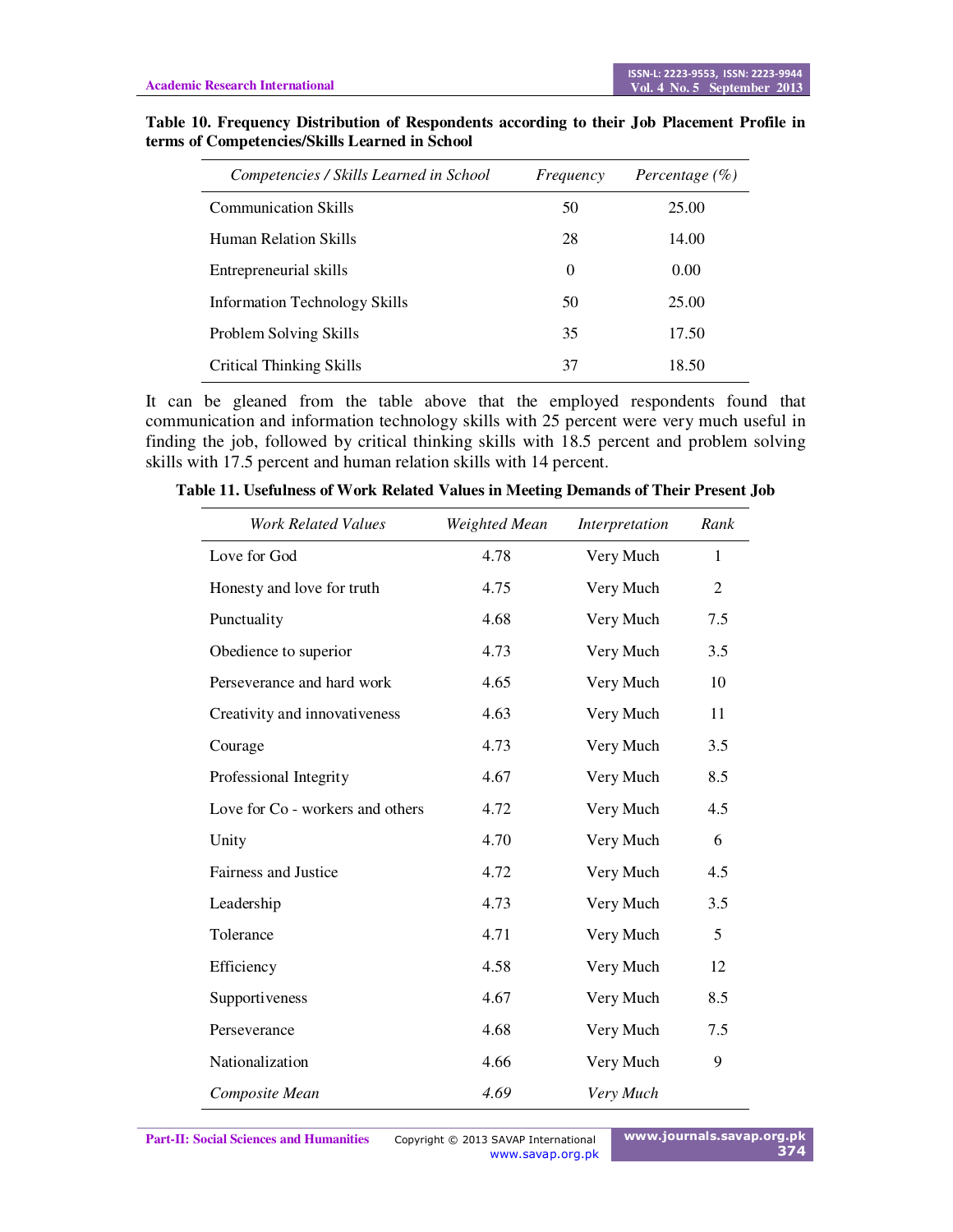The computed mean score of 4.69 as shown reveals that the following work related values cited in this study contributed very much to the present employment of Computer Science graduate – respondent.

## **FINDINGS**

Based from the data gathered, findings are drawn:

- 1. Job placement profile of the respondents were determined as follows :
	- 1.1 The greater percentage of the respondents work along their field of specializations while others are working not related to their completed course. Salaries, benefits and career challenge are some of the reasons for changing their job. They were looking for other companies where they can apply their knowledge and skills which will give them competitive compensation and benefits.
	- 1.2 The greater percentage of the respondents is working in professional, technical and even supervisory level. Some are assigned to do clerical jobs while the rest put up their own business.
	- 1.3 In terms of reasons for unemployment, lack of work experience is one of the reasons. Others mention that no other job opportunity and further study were their reasons for unemployment.
	- 1.4 With regard to the employment status and nature of employment, most of the respondents are working on a regular or permanent status and were gainfully employed.
- 2. Relevance of the following school related factors to the job placement were also determined as follows:
	- 2.1 In terms of curriculum and instruction, respondents found that in General Education subjects, Languages were very relevant since most employers are looking for graduates with good communication skills. Mathematics and Natural Sciences were found relevant also in performing the tasks given to them. Professional subjects were found very relevant in performing their everyday tasks.
	- 2.2 Quality of instruction, mastery in the subject matter being taught and relating the subjects to other fields and other life situation were the top three very relevant factors to employment as perceived by the respondents
	- 2.3 In terms of student services, College Dean's Office Services, Laboratories, Office of Student Affairs Services, Registrar's Office Services, Physical Plant Facilities were found very relevant as perceived by the respondents, while counseling and testing center and health services were found relevant
	- 2.4 The school officers and heads responsibility and vital activities of the institution and colleges, organization and administrative set up of the institution and colleges are well integrated and are functioning efficiently, ensuring that the training programs for students are adequate and well-organized and adhering to the vision-mission and institutional values of the administration were found very relevant while effectiveness in guiding training and development of students to improve their performance and possessing positive attitude towards work, staff and students were found relevant.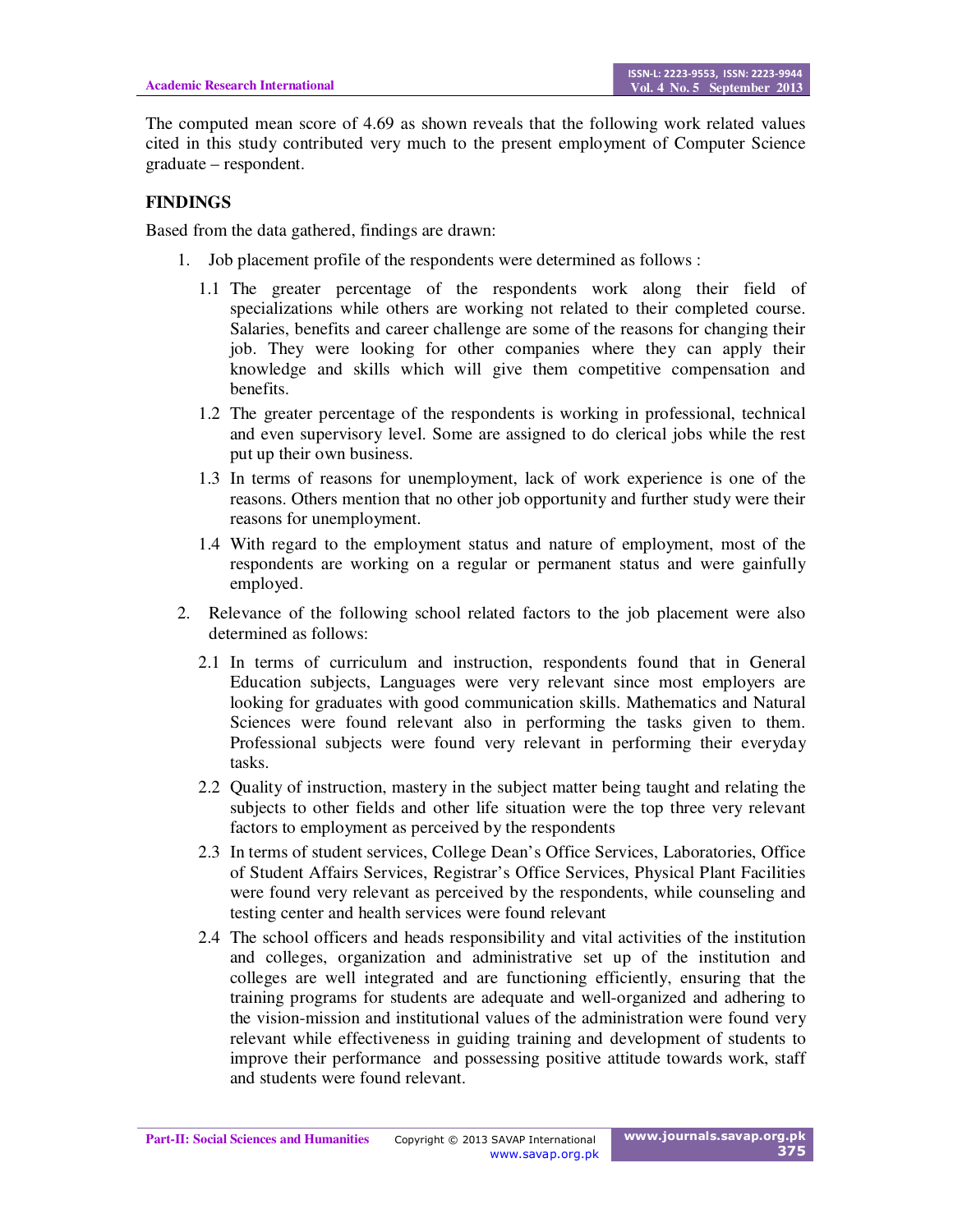- 2.5 Community extension, linkages and research were all very relevant to their employment as perceived by the respondents.
- 3. In terms of competencies / skills learned in school, communication skills and information technology skills ranked first, followed by critical thinking skills, problem solving skills, human relation skills and entrepreneurial skills, while all work related values were found very much useful such as love for God, honesty and love for truth, obedience to superior, etc.
- 4. The proposed program focused on academic development, employment opportunity and enhancing leadership capability of computer science students and faculty members as well.

## **CONCLUSIONS**

Based on the above findings, the following conclusions are forwarded:

- 1. Among the job placement profile of the respondents, majority of the respondents were gainfully employed, the work they acquire is related to the course completed, the length of time in searching for a job is one to six months and stayed in their first job in one or two years. One or two years on their job enable them to work with their colleagues, apply their knowledge and skills and develop their confidence to further cultivate, nurture and foster their skills. One of the main reasons of not getting their job easily is because of lack of work experience. When it comes to finding a job, work experience is a strong requirement if not the most valuable asset. Employability or work-readiness tops the list of potential employers.
- 2. All school related factors are found very relevant to the respondents particularly Curriculum and Instruction. Professional subjects as well as the General Education subjects are very useful in performing their everyday tasks. These subjects really helped them familiarize themselves with the updated hardware, software products and services rendered by their employer.
- 3. Among the skills and competencies found very relevant / useful to their job placement are Information Technology and Communication skills. The work related values that contributed much to their employment are love of God, honesty, love for truth and obedience to the superior which are also the core values of LPU.
- 4. The proposed action plan is aimed to enhance the relevance or usefulness of the BSCS program in order to raise / improve the employment rate of graduates.

### **RECOMMENDATION**

Based on the aforementioned conclusions, the following recommendations were made:

- 1. The graduating students must be given ample time to practice answering preemployment examinations and interviews. They should be provided with activity or program that will enhance the capability of the students to take pre-employment examinations.
- 2. Faculty development trainings must be given to the faculty member teaching professional subjects. Provide relevant trainings for the teachers in professional subjects on how to integrate values in the subject. Syllabi of all subjects either minor or major must be consistently updated to incorporate more relevant information to the subject. English and Math subjects must be strengthened. All offices and personnel must pursue and continue to improve their services towards the attainment